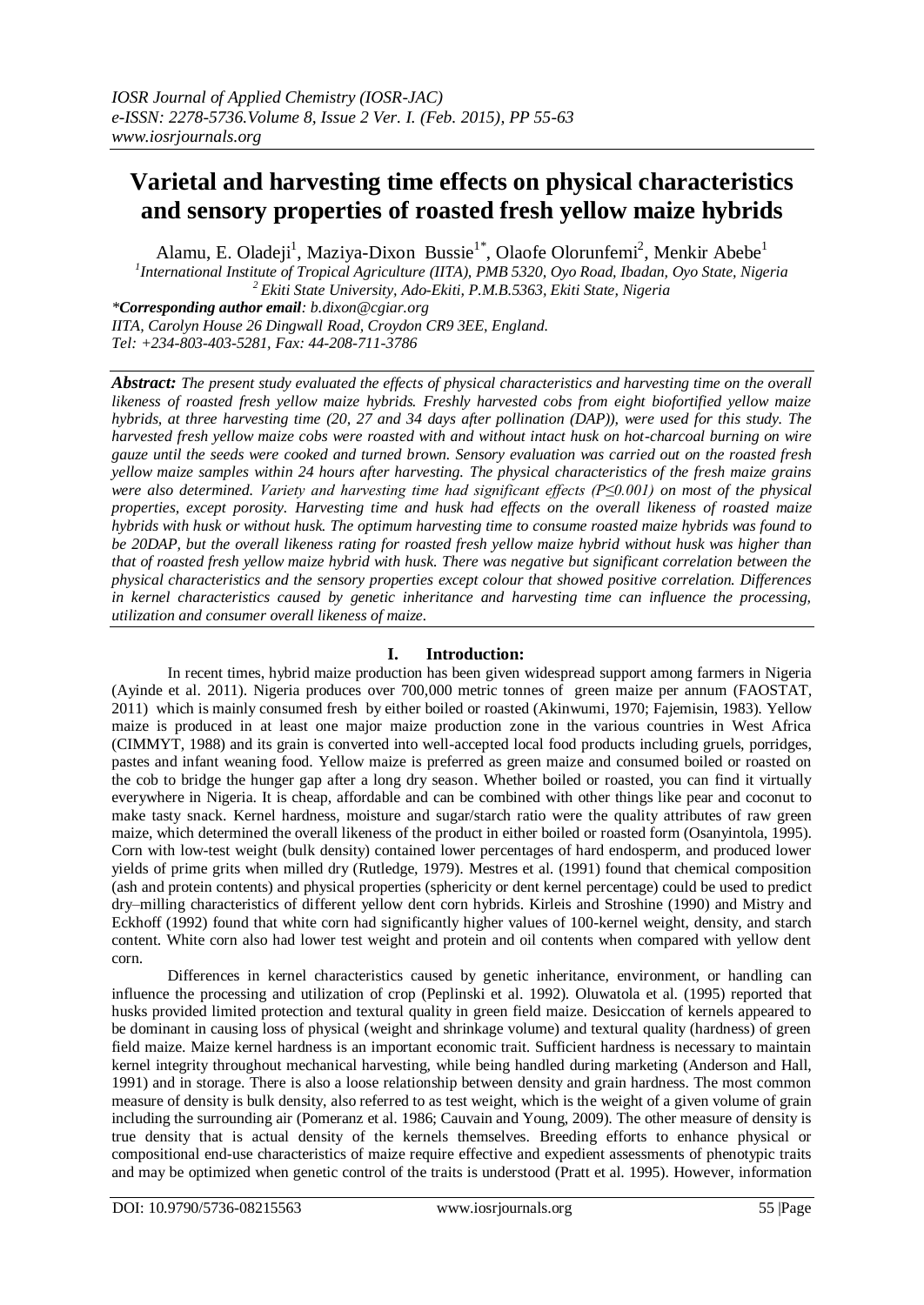on the physical characteristics and utilization of fresh yellow maize hybrids are scanty. The present study evaluated the effect of physical characteristics and harvest time on the overall likeness of roasted fresh yellow maize hybrids. The information from this study could used by the Maize breeders to further improve the physical characteristics of the maize hybrids and by the maize consumers to know the best harvest time to consume roasted maize hybrids.

#### **II. Materials and experimental methods: Genetic material and planting**

Freshly harvested cobs from eight biofortified yellow maize hybrids with varying endosperm texture were used for this study. They were obtained from the research farms of International Institute of Tropical Agriculture (IITA). The eight selected yellow maize hybrids were planted in two separate trials at Ibadan ( $7^{\circ}22'$ N, 3<sup>o</sup> 58'E, altitude 150m) and Ikenne (10<sup>o</sup>40' N, 8<sup>o</sup> 77'E, altitude 730m) locations in 2010 and 2011 seasons. The hybrids were arranged in a randomized complete block design (RCBD) with replications. Self pollination was done to minimize contamination from other sources. The harvesting times were 20, 27 and 34 days after pollination (DAP).

## **Field Sampling**

Plants were randomly pre-labelled on the field for the three harvesting time of 20, 27 and 34 DAP (The day after pollination started from 50% anthesis or 50% silk emergence which was 57 days after planting) for each hybrid. They were harvested at 08.00hrs on the appropriate and marked dates. A total of 20 selected cobs of each hybrid were harvested from each plot and these were pooled to give 60 cobs per hybrid per harvest. They were packed in mailing sacks and conveyed to the laboratory as soon as possible. In the laboratory, each hybrid was divided into 3 sets for physical properties measurements, roasting with intact husk (undehusked cobs) and roasting without husk (dehusked cobs) respectively. All the selections and divisions were strictly randomised.

## **Processing of freshly harvested yellow maize**

The 20 selected harvested cobs of each hybrid with intact husk (undehusked) and 20 selected cobs without husk (dehusked) were roasted on hot-charcoal burning on wire gauze until the seeds were cooked and turned brown according to the local practice as described in other studies (Osanyintola et al. 1992) .The roasting time varied with harvest times for both forms of roasting. Dehusked cobs from 20, 27 and 34DAP harvests roasted at 15, 12 and 10 mins respectively, while undehusked cobs from 20, 27 and 34DAP harvests roasted at 20, 15 and 12 mins respectively. All the harvested cobs were processed within 12 hours after harvesting. The samples for sensory evaluation were kept warm in a cooler equipped with Styrofoam and kept in a Cooler box equipped with Styrofoam to keep the samples warm.

## **Evaluation of Sensory properties:**

Sensory evaluation was carried out on the roasted fresh orange maize samples within 24 hours after harvesting. The serving and experiment were performed under standard sensory test conditions (Larmond, 1977). The samples were evaluated by 10 trained panels and degree of liking and attributes ratings were determined on a 9-point hedonic scale where  $1 =$  dislike extremely and  $9 =$  like extremely for colour, aroma, chewiness, appearance, taste, and overall likeness. The overall likeness ratings are means of duplicate averages of 10 panellists' hedonic scores. The selected panellists were screened for 'normal' sensory acuity through taste, aroma and texture/chewiness identification tests. Basic taste recognition assessment was conducted using solution of sucrose, sodium chloride, citric acid and quinine sulphate. Aroma and texture recognition tests were done following the method recommended by Watts et al. (1989). Panellists started with the selection of important quality attributes of boiled fresh maizes following by technique of evaluation and the use of standard rating scale. Panellists selected colour, aroma, chewiness, appearance and taste as the most important quality attributes of roasted maize. They were served with the roasted samples in duplicates while they were still warm to touch.

# **Physical characteristics determinations:**

# **Test weight or bulk density of grain:**

The test weight or bulk density was determined using method described by Paulsen and Hill (1985). This involves filling a 200ml measuring cylinder or a suitable calibrated beaker of known weight  $(W_1)$  to the mark or level full with grains the weight was recorded  $(W<sub>2</sub>)$  and the weight of the grain is obtained by difference. The bulk density was calculated as weight per unit volume.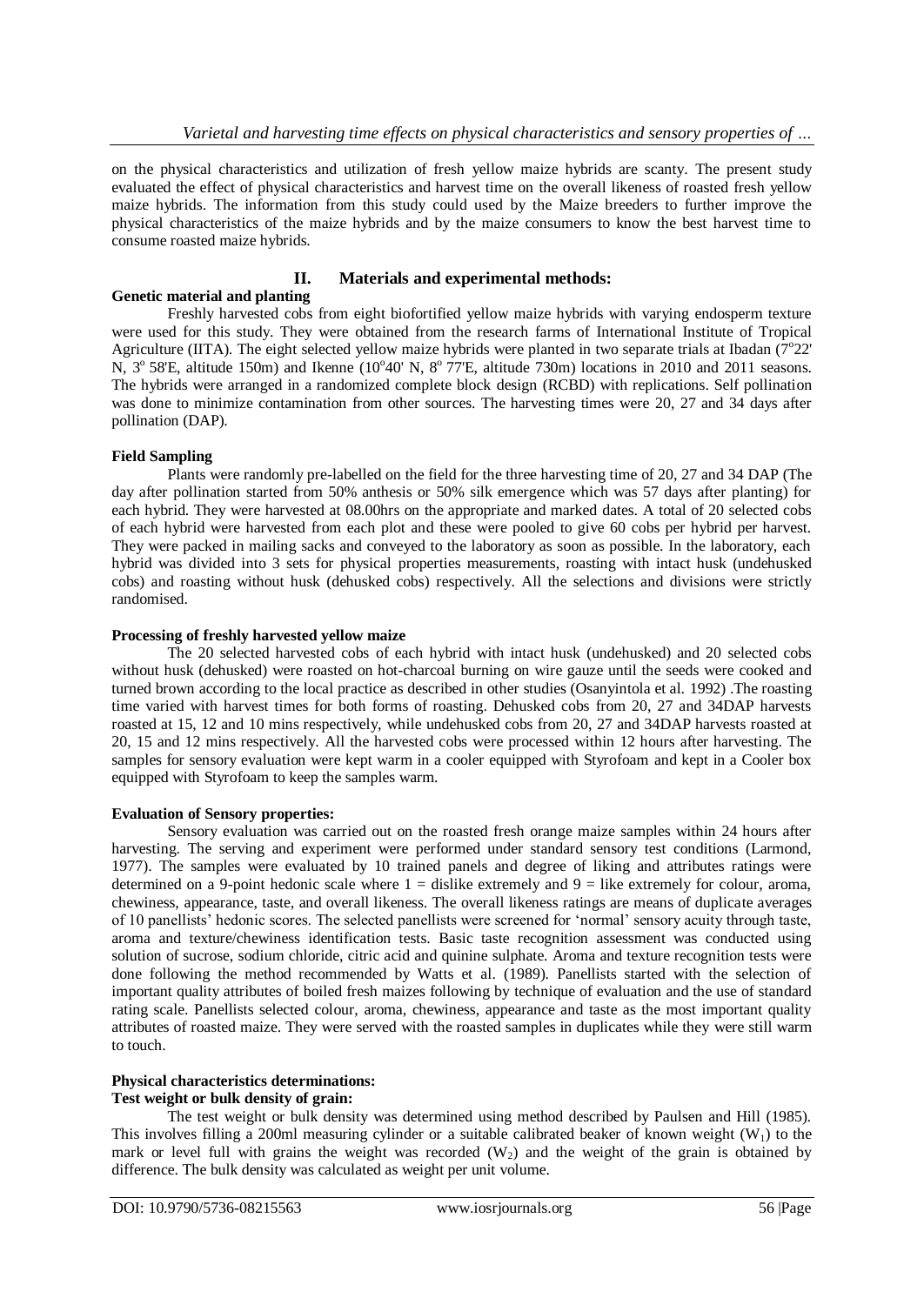# **Kernel weight volume and true density:**

Method described by Arnold et al. (1977) and Adeyemi et al. (1987) was used. This involved weighing 25 randomly selected whole seeds, and transferred into a graduated measuring cylinder containing a known volume of 50% absolute ethanol (maximum volume of 20ml). The volume of the kernel was recorded. The data were used for the computation of density and 1000 kernel weight.

## **Porosity:**

Porosity of the grain reflects the fraction of void space in a bulk of grain and was determined by the method described by Bhattacharya et al. (1972). The bulk density (db) and kernel true density (d) were determined as described above and from the data, the porosity was calculated.

## **Kernel size (dimensions):**

Kernel size was evaluated by randomly selecting 20 kernels and measuring the three major axes namely length (mm) breadth (mm) and thickness or depth (mm) with a vernier calliper (Martinez – Herrera and LaChance, 1979).

# **Kernel shape factor (sphericity):**

The kernel shape factor (sphericity) was determined using the method described by Pomeranz et al. (1985). The kernel length (a), width (b) and thickness (c) were determined as described by Pomeranz et al. (1985) above and computed the data for sphericity.

# **Hardness test:**

A hardness tester, Kiya M. 174856 of the Kiya Seisakutcho Limited, Japan was used to measure rigidity or hardness of grains. It measures the peak compression force which corresponds to the bioyield point in kilogram force units of the kernel. It delivers a uniaxial compression force on the kernel units' cell; hence if the grain is placed uniformly as described by Martinez–Herrera and LaChance (1979) it would give results similar to the Instron instrument. The peak force in the deformation of the kernel was used as a measure of hardness.

# **III. Results and Discussions**

# **Effect of harvesting time on Physical characteristics of fresh yellow maize hybrids**

The combined analysis of variance (ANOVA) for the physical characteristics of fresh yellow hybrid maize is presented in Table 1. For fresh yellow maize hybrid, hybrids and maturity had significant effects (P≤0.001) on most of the physical characteristics, except porosity. Kernel weight, kernel volume, bulk density and kernel size index (KSI) were significantly (P≤0.05) affected by location. There was significant location by maturity interaction mean squares (MS) for all characteristics except porosity and shape factor. Only kernel weight, kernel volume, true density and bulk density showed significant (P≤0.05) hybrid by maturity interaction mean squares.

The mean results for physical characteristics of unprocessed hybrid fresh yellow maize are presented in Tables 2a and 2b showed the summary of descriptive statistics for all physical parameters of fresh yellow maize hybrids. There was general increase of mean values of all physical characteristics as the maize matured. The mean values of true density, for all hybrids across the two locations, for 20DAP, 24DAP and 34DAP were found to be 1.09, 1.12, and 1.15g/ml respectively for maize hybrids. This could be attributed to the lower moisture content that reduces weight and decreases density (Arnold et al. 1977). Endosperm texture may be responsible for the density differences of maize kernel. The 1000 kernel weight was highly influenced by hybrid and maturity and the results found in these studies are in agreement with the findings of Moenteno (1985), Weller et al. (1988) and Osanyintola (1995) and are similar to values reported for sweet and field corn by Birchler and Hart (1985), Kang and Zuber (1989) and Osanyintola (1995). They are attributable to differential rate of accumulation of dry matter (Ingle et al. 1965). It has been observed that kernel weight peaks at 28DAP (Ingle et al. 1965) and 30DAP (Osanyintola, 1995). Kernel hardness increased with maturity and significant difference in kernel hardness was observed for the maize hybrids. This must be due to difference in corneous endosperm. Szaniel et al. (1984) indicated that the cell sizes, cell wall thickness, apart from the compactness of the cellular components, create differences observed in kernel hardness. The data presented in this study suggest that kernel growth in maize occurs along the length and breadth axes of the kernels but not much in depth, as inferred from the steady increase in length and breadth with maturity, while depth more or less remained constant. Kernel dimensions could become simple physical characteristics enabling the identification and providing some numeric descriptors for green maize. Kernel size was reported to be an important factor of quality in sweet corn independent of succulence or solid content (Kramer, 1952). Ilori (1989) also reported some correlation of kernel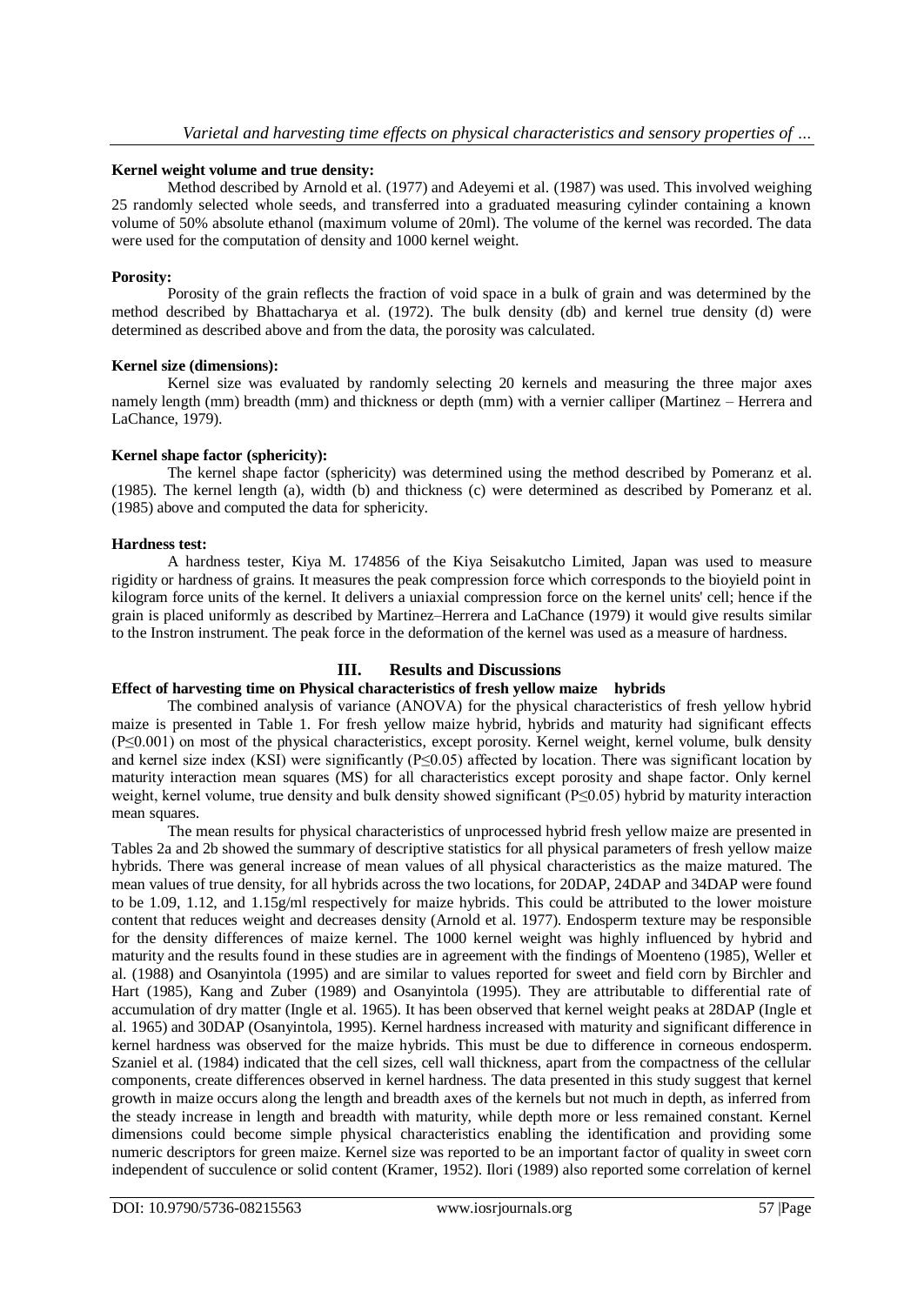size index with bulk density, 1000 kernel weight and germination in sorghum. The results of kernel dimension from the present study are important, therefore, because they can be used as maturity indicator for developing maize.

#### **Effect of physical characteristics and harvesting time on sensory properties of roasted fresh maize hybrids**

Table 3 presents the ANOVA analysis for the sensory characteristics (colour, aroma, chewiness, taste, appearance and overall likeness) of fresh yellow maize hybrid. The analysis of variance for fresh yellow maize hybrid showed highly significant effects ( $P \le 0.001$ ) of location, hybrid, maturity and method in all sensory characteristics, except colour that showed no significant effect ( $P \le 0.05$ ) on location and maturity. There were also pronounced location by maturity and location by method interactions mean squares for all sensory characteristics but there were no strong hybrid by maturity interactions on hybrids of all sensory parameters except for colour, taste and appearance. This observation was not in close agreement with Osanyintola (1995) that reported strong hybrid by maturity interactions for selected white maize. From the present results, it could be observed that maturity, method and hybrid showed significant effects on ratings of overall likeness of the fresh yellow maize hybrid. Location and maturity were not showing significant effects on the colour ratings. Husk and maturity were found to be very important factors in rating of sensory characteristics of roasted fresh yellow maize hybrid. However, there were little effects of location and hybrid

Tables 4a and 4b showed the summary of descriptive statistics and mean results for sensory properties of roasted fresh yellow maize hybrid without husk. There was gradual increase in the rating of colour and aroma at 20DAP and 27DAP before a decrease was observed at 34DAP. However, colour showed no statistical mean difference across the three maturity stages. Aroma only showed no statistical difference at 20DAP and 27DAP but showed significant difference at 34DAP. It was observed that the chewiness, taste and appearance showed a decrease across the maturity stages. There were significant mean differences for chewiness and taste, while overall likeness ratings showed no significant mean differences across the three maturity stages. The overall likeness showed optimum rating at 20DAP (6.52) for roasted yellow maize hybrid. From the data on roasted fresh yellow maize hybrid without husk, it was also observed that:

- (i) at 20DAP, hybrids 1, 3 and 6 had higher overall likeness ratings than the grand mean of 6.52 but hybrid 6 was with the highest rating of  $6.80 \pm 1.28$ .
- (ii) at 27DAP, hybrids 2, 3, 4, 6 and 7 had higher overall likeness ratings than the grand mean of 6.13 but hybrid 7 was with the highest rating of  $6.85 \pm 0.99$ .
- (iii) at 34DAP, hybrids 1 and 7 had higher overall likeness ratings than the grand mean of 6.14 but hybrid 1 was with the highest rating of  $8.40 \pm 16.21$ .

It could be concluded that hybrid 1 showed higher overall likeness rating than their respective grand mean across the three maturity stages. However, hybrids 3 and 6 had higher overall likeness rating than the grand mean at 20DAP and 27DAP while hybrid 7 had higher overall likeness rating at 27DAP and 34DAP. This observation suggested that maturity and hybrid played a major role in the overall likeness of roasted maize hybrid without husk.

The data on sensory properties for roasted fresh yellow maize hybrid with husk are presented in Tables 5a and 5b.There was general decrease in the mean ratings for all sensory properties. Aroma, chewiness, taste, appearance and overall likeness showed significant differences across the maturity stages but colour showed no significant difference across the maturity stages. This observation suggested that maturity had effect on the ratings for all sensory properties except colour that showed no effect. The colour, chewiness and taste ratings showed similar pattern when compared with those data on roasted fresh yellow maize hybrid without husk. The overall overall likeness rating was not similar to that of roasted fresh yellow maize hybrid without husk. This observation suggested maturity and husk had effect on the overall likeness of roasted maize with husk or without husk. However, the optimum overall likeness rating was observed at 20DAP which is the same for fresh yellow maize hybrid roasted without husk, but the overall likeness rating for roasted fresh yellow maize hybrid without husk was higher than that of roasted fresh yellow maize hybrid with husk. It was observed from the data on roasted fresh yellow maize hybrid with husk presented in Tables 7a and 7b that:

- (i) at 20DAP,hybrids 1, 2, 3, 4, 5 and 6 had higher overall likeness rating than the grand mean rating of 6.44 but hybrid 1 had the highest rating value of  $6.80 \pm 1.24$ .
- (ii) at 27DAP, hybrids 1, 2 and 7 had higher overall likeness rating than the grand mean rating of 5.61 but hybrid 2 had the highest rating value of  $6.70 \pm 1.13$ .
- (iii) at 34DAP, hybrids 2, 5 and 7 showed higher overall likeness than the grand mean of 5.24 but hybrid 2 had the highest rating of  $5.60 \pm 1.19$ .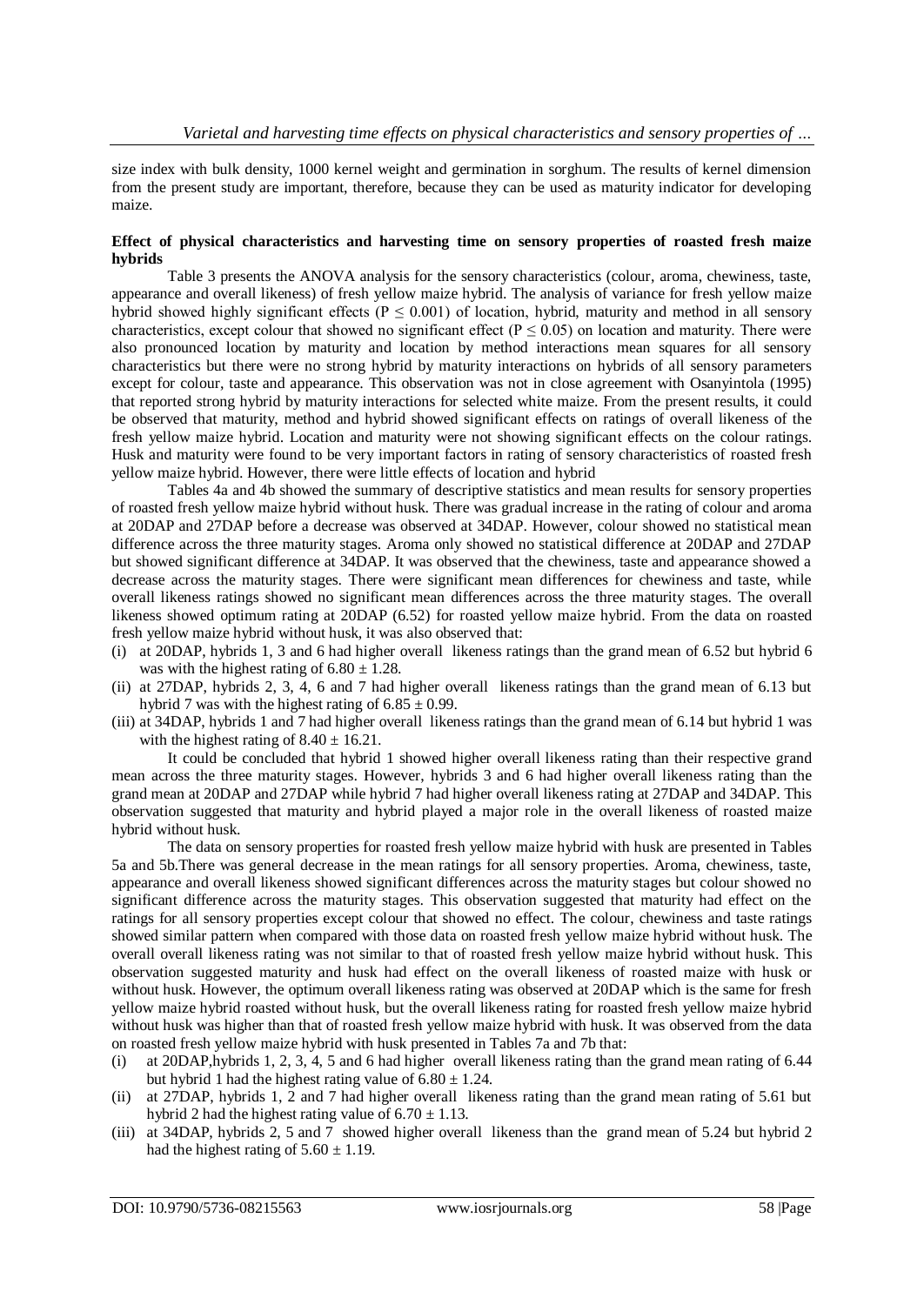It could be observed that hybrid 2 had higher overall likeness rating than the grand mean at the three maturity stages. However, hybrid 1 showed higher overall overall likeness rating than the grand mean at 20DAP and 27DAP, while hybrid 7 showed higher overall likeness rating at 27DAP and 34DAP. This observation suggested that maturity and hybrid played a major role in the overall likeness of roasted fresh yellow maize hybrid with husk. Hybrids 1, 2 and 7 were found to be acceptable for roasted fresh yellow maize hybrid with husk.

#### **Pearson correlation results between Physical characteristics and Sensory properties:**

Table 7 showed the Pearson correlation coefficient between the physical characteristics and sensory properties of roasted fresh yellow maize hybrids. There was negative correlation between the physical characteristics and the sensory properties except colour that showed positive correlation. There was no significant (P≤0.05) correlation (P≤0.05) between the physical characteristics, colour and appearance. This result suggested that physical characteristics did not affect the sensory ratings of colour and appearance but affected the ratings of aroma, chewiness, taste and overall overall likeness. Kernel TD showed highly significant (P≤0.001) and positive correlation with aroma ( $r = -0.56$ ), chewiness ( $r = -0.675$ ), taste ( $r = -0.691$ ) and overall likeness( $r = -0.628$ ). Kernel size index (KSI) which is an index of length, breadth and depth showed highly significant (P<0.001) and negative correlation with aroma ( $r = -0.496$ ), chewiness ( $r = -0.678$ ), taste ( $r = -0.715$ ) and overall likeness( $r = -0.644$ ). The highest negative correlation between KSI and taste suggested that as the length, breadth and depth increase the taste of the roasted fresh maize hybrids decreases. Breadth was the key kernel dimension that mostly affected the sensory ratings of chewiness, taste and hence overall likeness of roasted fresh cobs of yellow maize hybrids. Hardness test also showed highly significant (P≤0.001) but negative correlation with aroma(r= -0.520), chewiness (r= -0.692), taste(r= -0.736) and overall likeness (r= -0.645). This observation suggested that as hardness increases the sensory ratings of aroma, chewiness, taste and overall likeness decrease.

#### **IV. Conclusion:**

The kernel size index (KSI) and Kernel hardness increased as the maize matured for maturity for fresh yellow maize hybrid. The endosperm texture and composition contributed more significantly to kernel hardness and density differences in maize kernels. Kernel growth in maize occurs along the length and breadth axes of the kernels, but not much in depth as inferred from the steady increase in these dimensions with maturity. The best harvesting time (maturity stage) to roast fresh yellow maize hybrid was found to be 20DAP and roasted maize without husk was more acceptable than roasted maize with husk. The key sensory properties that affected by the physical characteristics were aroma, chewiness and taste. These three identified sensory properties played key role on overall likeness of roasted fresh yellow maize hybrids.

|                             |    | kernel wt | Kernel vol | kernel TD  | bulk density | porosity | length    | breadth   | depth      | shape      | KSI     | hardness test |
|-----------------------------|----|-----------|------------|------------|--------------|----------|-----------|-----------|------------|------------|---------|---------------|
|                             | DF | MS        | MS         | MS         | MS           | MS       | MS        | MS        | MS         | MS         | MS      | MS            |
| Location                    |    | 50108     | 2.09*      | 0.000      | $0.004**$    | ۇ 29     | $.68***$  | $2.28**$  | 291        | 0.002      | 23.2*** | 5.33          |
| Hybrid                      |    | 3851***   | 1788       | $0.011***$ | $0.002**$    | 38.      | 25888     | $.09**$   | $0.684***$ | $0.007***$ | $3.48*$ | $6.06***$     |
| Maturity                    |    | 42792***  | 176888     | $0.029***$ | $0.019***$   | 32.3     | $16.2***$ | 9.23***   | 7788       | $0.012***$ | 57 0888 | 128***        |
| Location * hvbrid           |    | 531       | 150        | 0.002      | $0.003***$   | 42.2     | 0.100     | 0.484     | 0.246      | 0.002      |         | 2.35          |
| Location $*$ maturity       |    | 9377***   | 0.0788     | $0.010**$  | $0.007***$   | 31.0     | 0.548     | $2.46***$ | .189       | 0.003      | $5.34*$ | $11.8***$     |
| hybrid $*$ maturity         |    | 2218*     | 1.47***    | $0.007***$ | $0.002**$    | 24.6     | 0.143     | 350       | 300        | 0.00       | 1.07    | 1.66          |
| Location * hvbrid *maturitv |    | 517       | 1.266      | 0.001      | $0.003***$   | 23.3     | 0.234     | 0.334     |            | 0.00:      |         | 4.16          |
| Error                       |    | 912       | 0.355      | 0.002      | 0.001        | 12.0     | J.320     | $0.30-1$  | 0.223      | 0.001      | - 28    | 1.44          |

**Table 1: Mean squares from the analysis of variance for the physical characteristics of fresh yellow maize hybrid evaluated at two locations and two years**

**\* \* \*, \* \*, \* - Significant at P<=0.001, P<=0.01 and P<=0.05, respectively**

**ns -Not significant P>0.05, MS =Mean Square, DF = Degree of Freedom**

**Kernel wt = Kernel weight**

**Kernel vol = Kernel Volume**

**Kernel TD =kernel true density**

**KSI = kernel size index**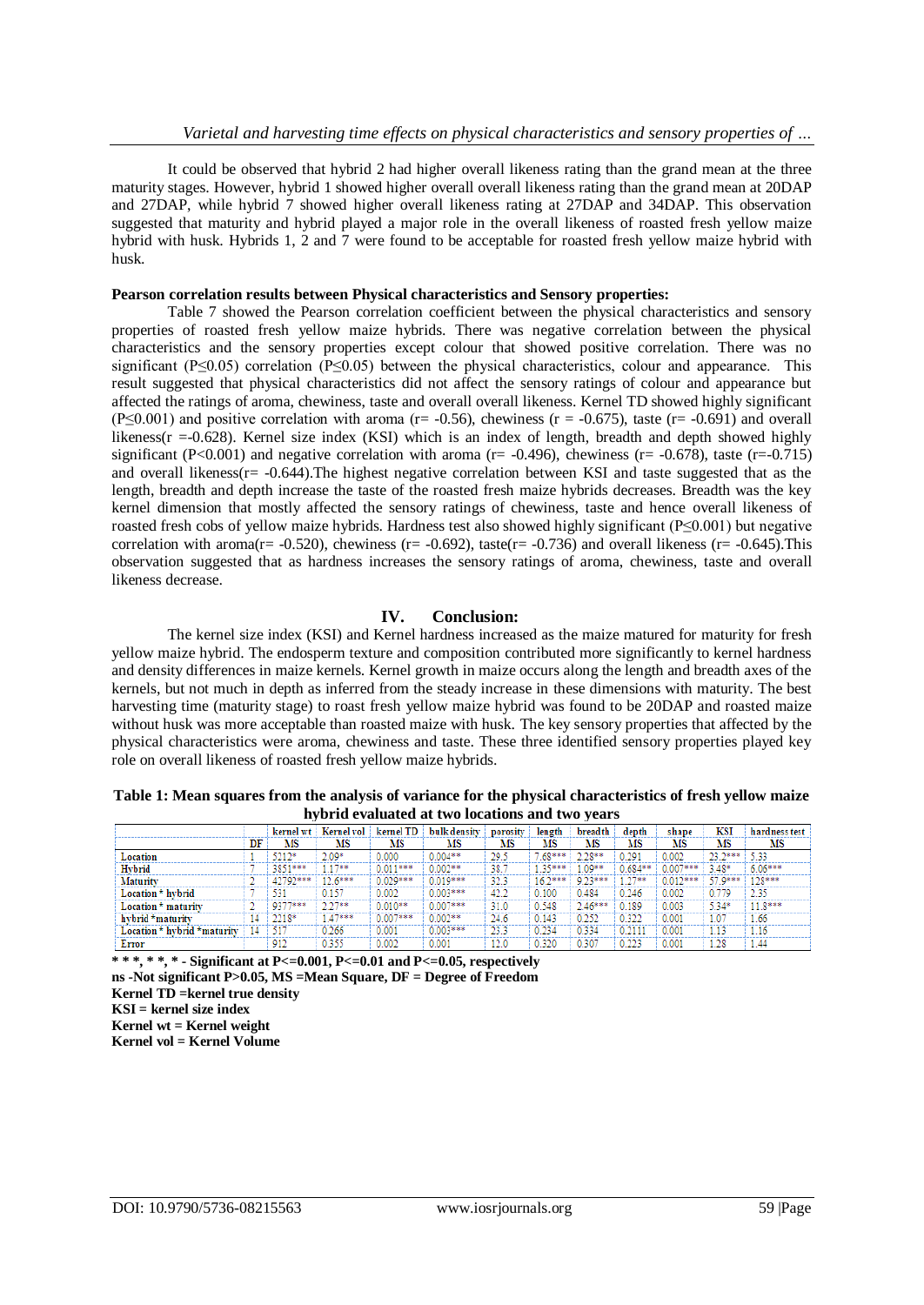| Table 2a: Descriptive statistics of physical characteristics of unprocessed fresh yellow maize hybrid at |
|----------------------------------------------------------------------------------------------------------|
| different harvest maturity stages across two locations and two years                                     |

|                 | unter the nar vest maturity stages across two locations and two years |           |                   |                   |                    |          |        |         |        |                    |       |                   |
|-----------------|-----------------------------------------------------------------------|-----------|-------------------|-------------------|--------------------|----------|--------|---------|--------|--------------------|-------|-------------------|
| <b>Maturity</b> |                                                                       | kernel wt | kernel vol        | kernel TD         | bulk density       | porosity | length | breadth | depth  | shape              | KSI   | hardness test     |
|                 |                                                                       | g         | ml                | g/ml              | g/ml               |          | mm     | mm      | mm     |                    |       | kg/f              |
| 20DAP.          | Mean                                                                  | 278c      | 6.40c             | 1.09 <sub>c</sub> | 0.540 <sub>b</sub> | 50.5a    | 9.21c  | 8.25c   | 4.35b  | 0.750a             | 21.8  | 5.28c             |
|                 | Min                                                                   | 240       | 5.33              | 1.03              | 0.510              | 46.5     | 8.63   | 7.76    | 4.11   | 0.710              | 4.01  | 240               |
|                 | Max                                                                   | 309       | 7.47              | 1.22              | 0.560              | 57.7     | 9.64   | 8.76    | 4.58   | 0.780              | 6.38  | 309               |
|                 | LSD(0.05)                                                             | 25.0      | 0.529             | 0.040             | 0.027              | 3.16     | 0.415  | 0.438   | 0.362  | 0.028              | 0.930 | 0.970             |
|                 | SE                                                                    | 2.93      | 0.074             | 0.008             | 0.002              | 0.431    | 0.045  | 0.038   | 0.022  | 0.003              | 0.076 | 0.098             |
|                 | CV(%)                                                                 | 1.05      | 1.15              | 0.707             | 0.373              | 0.852    | 0.490  | 0.459   | 0.515  | 0.397              | 0.349 | 1.85              |
| 27DAP           | Mean                                                                  | 325b      | 7.26 <sub>b</sub> | 1.12 <sub>b</sub> | 0.580a             | 48.5b    | 9.77b  | 8.76b   | 4.75a  | 0.760a             | 23.3  | 6.95 <sub>b</sub> |
|                 | Min                                                                   | 294       | 6.40              | 1.05              | 0.530              | 45.6     | 9.10   | 8.40    | 4.18   | 0.710              | 5.83  | 294               |
|                 | Max                                                                   | 356       | 8.00              | 1.16              | 0.630              | 52.0     | 10.4   | 9.28    | 5.19   | 0.810              | 8.44  | 356               |
|                 | LSD(0.05)                                                             | 25.0      | 0.529             | 0.040             | 0.027              | 3.16     | 0.415  | 0.438   | 0.362  | 0.028              | 0.930 | 0.970             |
|                 | SE                                                                    | 2.80      | 0.060             | 0.005             | 0.004              | 0.315    | 0.048  | 0.044   | 0.044  | 0.004              | 0.087 | 0.120             |
|                 | CV(96)                                                                | 0.862     | 0.829             | 0.412             | 0.690              | 0.648    | 0.487  | 0.506   | 0.937  | 0.486              | 0.372 | 1.73              |
| 34DAP           | Mean                                                                  | 350a      | 7.62a             | 1.15a             | 0.580a             | 49.5ab   | 10.6a  | 9.32a   | 4.55ab | 0.720 <sub>b</sub> | 24.5  | 9.26a             |
|                 | Min                                                                   | 305       | 6.72              | 1.11              | 0.560              | 45.4     | 10.1   | 8.75    | 4.05   | 0.680              | 8.13  | 305               |
|                 | Max                                                                   | 401       | 8.46              | 1.21              | 0.60               | 51.4     | 11.2   | 9.85    | 5.41   | 0.780              | 11.3  | 401               |
|                 | LSD(0.05)                                                             | 25.0      | 0.529             | 0.040             | 0.027              | 3.16     | 0.415  | 0.438   | 0.362  | 0.028              | 0.930 | 0.970             |
|                 | SE                                                                    | 3.99      | 0.083             | 0.004             | 0.002              | 0.242    | 0.046  | 0.053   | 0.052  | 0.004              | 0.093 | 0.113             |
|                 | CV(96)                                                                | 1.14      | 1.09              | 0.362             | 0.339              | 0.489    | 0.430  | 0.572   | 1.14   | 0.508              | 0.380 | 1.22              |

**Values with similar letters in column do not differ significantly (p < 0.05). Kernel TD =kernel true density KSI= kernel size index**

**Table 2b: Means table of the physical characteristics of unprocessed fresh yellow maize hybrid at** 

|        |          |                |                  |                  | different harvest maturity stages at two locations |                  |                  |                  |                  |                   |                  |                  |
|--------|----------|----------------|------------------|------------------|----------------------------------------------------|------------------|------------------|------------------|------------------|-------------------|------------------|------------------|
| hvbrid | maturity | kernel wt      | kernel vol       | kernel TD        | bulk density                                       | porosity         | length           | <b>breadth</b>   | d ep th          | shape             | <b>KSI</b>       | hardness test    |
|        | $20$ DAP | $276 \pm 15.8$ | $6.35 \pm 0.700$ | $1.09 + 0.066$   | $0.561 + 0.030$                                    | 48.6±4.91        | $9.56 + 0.334$   | $8.57 + 0.595$   | $4.17 + 0.425$   | $0.730 + 0.425$   | $22.3 \pm 0.967$ | $6.38 \pm 0.922$ |
|        | 20DAP    | 309±0.000      | $7.47 \pm 0.000$ | $1.04 + 0.000$   | $0.555 \pm 0.001$                                  | $46.5 \pm 0.143$ | $9.64 \pm 0.872$ | $8.11 \pm 1.27$  | $4.11 \pm 0.479$ | $0.709 + 0.479$   | 21.942.33        | $4.43 \pm 2.00$  |
| т      | 20DAP    | $287 + 26.2$   | $6.51 \pm 0.564$ | $1.10+0.030$     | $0.535 + 0.027$                                    | $51.5 \pm 2.39$  | $9.11 + 0.573$   | $8.25 \pm 0.783$ | $4.45 \pm 0.167$ | $0.763 + 0.167$   | $21.8 + 1.00$    | $5.83 \pm 2.31$  |
| 4      | 20DAP    | $263 + 22.6$   | $6.27 \pm 0.231$ | $1.05 \pm 0.051$ | $0.531 + 0.057$                                    | $49.2 + 6.86$    | $8.87 \pm 0.570$ | $8.22 \pm 0.534$ | 4.54±0.095       | $0.781 + 0.095$   | $21.6 + 1.12$    | $5.12 \pm 1.01$  |
| 3      | 20DAP    | 286±0.000      | $6.73 \pm 0.000$ | $1.06 + 0.000$   | $0.536 + 0.002$                                    | 49.6±0.178       | $9.15 + 0.530$   | $8.08 + 0.203$   | $4.25 \pm 0.362$ | $0.743 + 0.362$   | $21.5 + 0.915$   | $5.17 \pm 0.918$ |
| ъ      | 20DAP    | 305±54.0       | $6.26 \pm 0.924$ | $1.22 \pm 0.096$ | $0.510 + 0.056$                                    | $57.7 + 8.02$    | $9.57 \pm 0.457$ | $8.76 \pm 0.584$ | $4.58 \pm 0.333$ | $0.759 + 0.333$   | 22.940.947       | $5.47 \pm 1.34$  |
|        | 20DAP    | $261 + 34.7$   | $6.30 \pm 0.467$ | $1.03 + 0.056$   | $0.525 \pm 0.012$                                  | 48.7±3.93        | $9.14 \pm 0.891$ | $8.24 \pm 0.246$ | $4.23 \pm 0.070$ | $0.766 \pm 0.070$ | 21.640.921       | $5.87 \pm 1.91$  |
| X      | 27DAP    | 240±0.000      | $5.33 + 0.000$   | $1.13 + 0.000$   | $0.535 + 0.001$                                    | $52.7 \pm 0.122$ | $8.63 \pm 1.06$  | $7.76 \pm 1.30$  | $4.44 \pm 0.601$ | $0.772 + 0.601$   | 20.8+2.92        | $4.01 + 1.06$    |
|        | 27DAP    | $300 + 31.6$   | $7.10 + 0.333$   | $1.05 \pm 0.060$ | $0.561 + 0.006$                                    | $46.7 + 2.67$    | $9.92 \pm 0.212$ | $8.40 + 0.315$   | $4.18 + 0.120$   | $0.710 + 0.120$   | 22.340.161       | $7.91 \pm 0.754$ |
|        | 27DAP    | 325±0.000      | $7.23 + 0.000$   | $1.13 + 0.000$   | $0.595 + 0.088$                                    | $47.2 \pm 7.84$  | $10.4 + 0.458$   | $9.01 + 0.674$   | $5.12 \pm 1.17$  | $0.746 \pm 1.17$  | 24.342.15        | $7.48 \pm 1.51$  |
| т      | 27DAP    | $311 + 25.4$   | $7.15 + 0.346$   | $1.09 + 0.062$   | $0.575 \pm 0.056$                                  | $46.9 + 7.74$    | $9.10 + 0.423$   | $8.50 + 0.099$   | $5.19 + 0.611$   | $0.810+0.611$     | 22.8+0.852       | $6.78 \pm 1.23$  |
| 4      | 27DAP    | $333 \pm 16.6$ | $7.43 \pm 0.308$ | $1.12 \pm 0.010$ | $0.553 + 0.036$                                    | $50.5 + 3.34$    | $9.66 \pm 0.181$ | $9.28 + 0.336$   | $4.62 \pm 0.146$ | $0.772 \pm 0.146$ | 23.6+0.398       | $8.44 \pm 1.97$  |
| 3      | 27DAP    | 294±0.000      | $6.40 + 0.000$   | $1.15 \pm 0.000$ | $0.626 + 0.064$                                    | 45.6±5.59        | $9.67 \pm 0.347$ | $8.48 \pm 0.126$ | $4.42 \pm 0.153$ | $0.738 + 0.153$   | 22.6 = 0.449     | 5.99±0.695       |
| б      | 27DAP    | 356±12.7       | $7.73 \pm 0.271$ | $1.15 \pm 0.008$ | $0.605 + 0.057$                                    | 47.4±4.77        | $9.83 + 0.650$   | $8.93 \pm 1.161$ | 4.76±0.159       | $0.759 + 0.159$   | $23.5 + 1.59$    | $7.10 + 1.93$    |
|        | 27DAP    | $328 + 45.3$   | $7.05 \pm 0.712$ | $1.16 \pm 0.042$ | $0.558 + 0.012$                                    | $51.9 + 2.25$    | $10.0 + 0.536$   | $9.11 \pm 0.614$ | $4.63 \pm 0.328$ | $0.750 + 0.328$   | 23.741.12        | $5.83 + 0.591$   |
| х      | 27DAP    | 351±0.000      | $8.00 + 0.000$   | $1.10 + 0.000$   | $0.528 + 0.066$                                    | $51.9 + 6.03$    | $9.55 \pm 0.498$ | $8.40 \pm 0.704$ | $5.05 + 0.480$   | $0.773 \pm 0.480$ | 23.041.26        | $6.06 + 0.105$   |
|        | 34DAP    | $354 \pm 21.4$ | $8.02 + 0.599$   | $1.11 \pm 0.018$ | $0.603 + 0.031$                                    | 45.4±3.56        | $11.2 \pm 0.651$ | $9.51 \pm 0.337$ | $4.05 \pm 0.162$ | $0.677 \pm 0.162$ | 24.710.309       | $11.3 \pm 1.32$  |
|        | 34DAP    | $345 \pm 66.2$ | $7.62 \pm 1.26$  | $1.13 + 0.035$   | $0.559 + 0.013$                                    | $50.5 \pm 1.94$  | $10.9 + 0.861$   | $9.71 \pm 0.414$ | $4.50 + 0.303$   | $0.717 + 0.303$   | 25.140.898       | $9.22 \pm 0.667$ |
| з      | 34DAP    | 309±59.3       | $6.72 \pm 1.45$  | $1.16 + 0.054$   | $0.562 \pm 0.039$                                  | 51.4±3.52        | $10.1 + 1.11$    | 8.92±0.353       | 4.34±0.225       | $0.727 \pm 0.225$ | $23.4 \pm 1.19$  | $8.81 \pm 0.673$ |
| 4      | 34DAP    | $373 + 46.1$   | $8.12 \pm 0.917$ | $1.15 \pm 0.049$ | $0.579 + 0.035$                                    | 49.6±1.33        | $10.3 + 0.509$   | $9.53 \pm 0.322$ | $5.41 + 1.33$    | $0.777 + 1.33$    | $25.3 + 0.832$   | $9.29 + 1.47$    |
| 3      | 34DAP    | $305 + 66.7$   | $6.72 \pm 1.14$  | $1.13 + 0.052$   | $0.589 + 0.021$                                    | $48.1 + 0.542$   | $10.5 \pm 0.498$ | $8.75 \pm 0.939$ | 4.34±0.052       | $0.701 + 0.052$   | $23.6 + 1.19$    | $8.98 \pm 1.05$  |
| ъ      | 34DAP    | $401 + 13.3$   | $8.46 + 0.166$   | $1.19 + 0.036$   | $0.589 + 0.020$                                    | $50.4 \pm 1.03$  | 10.9±0.756       | $9.85 \pm 0.301$ | $4.45 \pm 0.109$ | $0.720 + 0.109$   | $25.2 \pm 0.845$ | $9.22 \pm 1.17$  |
|        | 34DAP    | $350 + 29.1$   | $7.23 \pm 0.514$ | $1.21 + 0.024$   | $0.593 + 0.020$                                    | 51.0±0.900       | $10.8 + 0.394$   | $9.49 + 0.512$   | $4.41 + 0.059$   | $0.711 + 0.059$   | 24.7±0.877       | $9.16 + 0.659$   |
| 8.     | 34DAP    | $367 + 9.08$   | $8.10+0.038$     | $1.13 + 0.023$   | $0.569 + 0.032$                                    | $49.9 \pm 1.82$  | $10.3 + 0.364$   | $8.82 \pm 0.404$ | $4.87 \pm 0.234$ | $0.740 + 0.234$   | 24.0+0.557       | $8.13 \pm 1.88$  |

<sup>a</sup>Parameter mean value± SD

**Table 3a: Descriptive statistics of sensory properties of roasted yellow maize hybrid without husk at different harvest maturity stages across tow locations and two years**

|                 |           |        |       |           |       | anter the nur vest maturity stages across to a locations and the years |                  |
|-----------------|-----------|--------|-------|-----------|-------|------------------------------------------------------------------------|------------------|
| <b>MATURITY</b> |           | colour | aroma | chewiness | taste | appearance                                                             | overall likeness |
| <b>20DAP</b>    | Mean      | 6.17a  | 6.04a | 6.13a     | 6.39a | 6.46a                                                                  | 6.52a            |
|                 | Min       | 5.45   | 5.75  | 5.55      | 5.85  | 6.15                                                                   | 6.30             |
|                 | Max       | 6.45   | 6.50  | 6.55      | 6.90  | 6.75                                                                   | 6.80             |
|                 | LSD(0.05) | 0.318  | 0.290 | 0.401     | 0.369 | 0.275                                                                  | 0.794            |
|                 | SE        | 0.040  | 0.029 | 0.041     | 0.043 | 0.030                                                                  | 0.021            |
|                 | CV(%)     | 0.641  | 0.482 | 0.664     | 0.668 | 0.470                                                                  | 0.320            |
| <b>27DAP</b>    | Mean      | 6.40a  | 6.09a | 5.13b     | 5.84b | 6.35a                                                                  | 6.13a            |
|                 | Min       | 5.85   | 5.70  | 4.65      | 5.20  | 5.90                                                                   | 5.65             |
|                 | Max       | 6.70   | 6.85  | 5.90      | 6.70  | 6.75                                                                   | 6.85             |
|                 | LSD(0.05) | 0.318  | 0.290 | 0.401     | 0.369 | 0.275                                                                  | 0.794            |
|                 | SE        | 0.039  | 0.046 | 0.060     | 0.056 | 0.030                                                                  | 0.046            |
|                 | CV(%)     | 0.613  | 0.752 | 1.17      | 0.964 | 0.473                                                                  | 0.748            |
| 34DAP           | Mean      | 6.12a  | 5.51b | 4.29c     | 5.28c | 6.03 <sub>b</sub>                                                      | 6.14a            |
|                 | Min       | 5.50   | 5.15  | 3.65      | 4.15  | 5.85                                                                   | 5.50             |
|                 | Max       | 6.40   | 5.75  | 4.85      | 5.80  | 6.50                                                                   | 8.40             |
|                 | LSD(0.05) | 0.318  | 0.290 | 0.401     | 0.369 | 0.275                                                                  | 0.794            |
|                 | SE        | 0.036  | 0.028 | 0.044     | 0.068 | 0.028                                                                  | 0.116            |
|                 | CV(%)     | 0.590  | 0.509 | 1.03      | 1.29  | 0.467                                                                  | 1.88             |

**Values with similar letters in column do not differ significantly (p < 0.05).**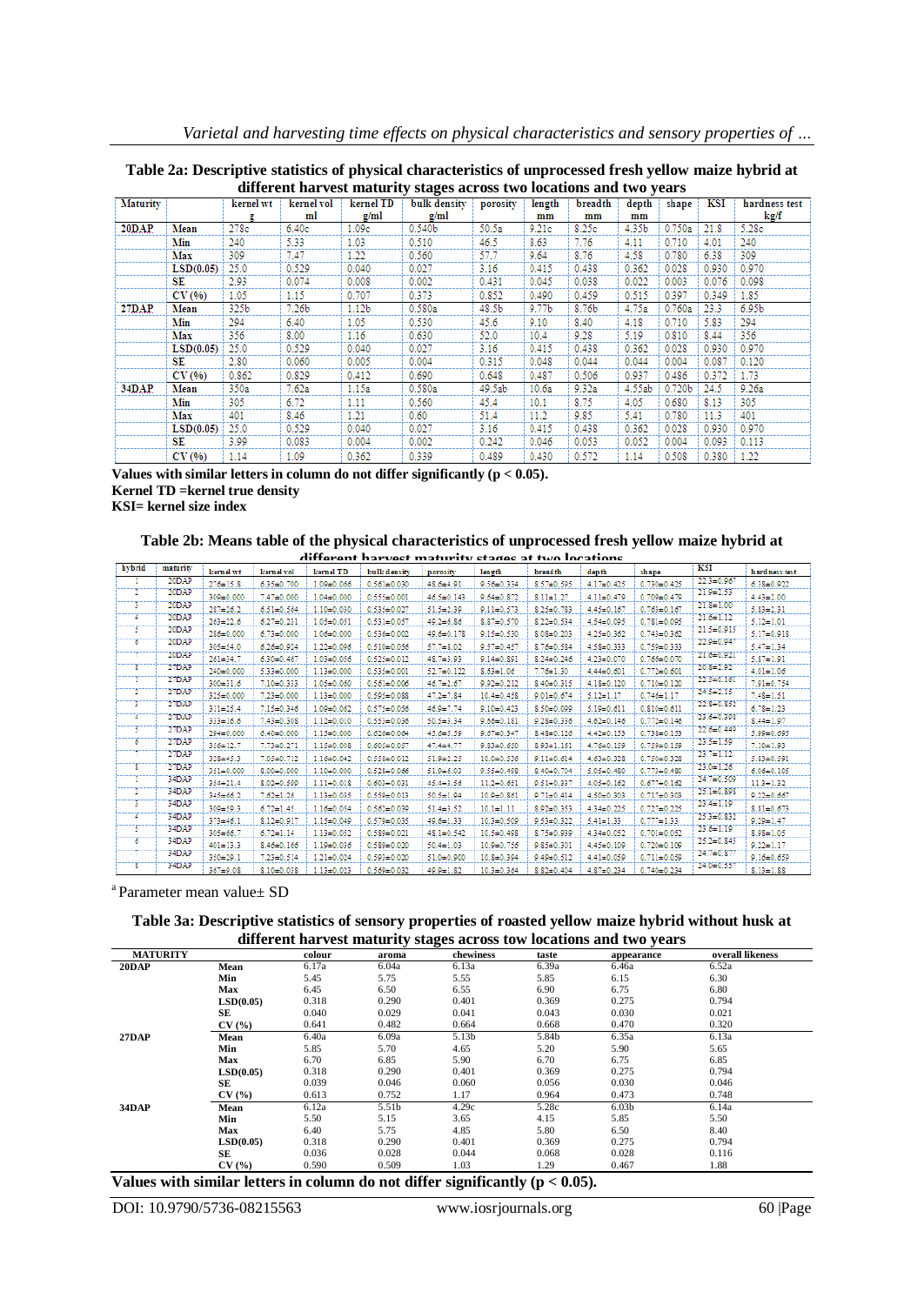|  |  |  | Varietal and harvesting time effects on physical characteristics and sensory properties of |  |  |
|--|--|--|--------------------------------------------------------------------------------------------|--|--|
|  |  |  |                                                                                            |  |  |

|                | harvest maturity stages across tow locations and two years |                  |                  |                 |                 |                  |                  |  |  |  |  |  |
|----------------|------------------------------------------------------------|------------------|------------------|-----------------|-----------------|------------------|------------------|--|--|--|--|--|
| hybrid         | maturity                                                   | colour           | aroma            | chewiness       | taste           | appearance       | overall likeness |  |  |  |  |  |
|                | 20DAP                                                      | $6.45 \pm 1.85$  | $6.15 \pm 1.63$  | $6.25 \pm 1.25$ | $6.55 \pm 2.04$ | $6.60 \pm 1.27$  | $6.70 \pm 1.49$  |  |  |  |  |  |
| 2              | 20DAP                                                      | $5.45 \pm 1.50$  | $5.90 \pm 1.55$  | $6.40 \pm 1.35$ | $6.40 \pm 1.70$ | $6.15 \pm 1.39$  | $6.45 \pm 1.43$  |  |  |  |  |  |
| 3              | 20DAP                                                      | $6.10 \pm 1.97$  | $6.10{\pm}1.48$  | $5.95 \pm 1.50$ | $6.50 \pm 1.64$ | $6.70 \pm 1.53$  | $6.60 \pm 1.47$  |  |  |  |  |  |
| 4              | 20DAP                                                      | $6.30 \pm 1.78$  | $5.75 \pm 1.77$  | $5.55 \pm 1.79$ | $5.85 \pm 2.18$ | $6.20 \pm 1.64$  | $6.30 \pm 1.56$  |  |  |  |  |  |
| 5              | 20DAP                                                      | $6.40 \pm 1.70$  | $6.10 \pm 1.77$  | $6.05 \pm 1.57$ | $6.30 \pm 1.95$ | $6.50 \pm 1.73$  | $6.40 \pm 1.31$  |  |  |  |  |  |
| 6              | 20DAP                                                      | $6.25 \pm 1.62$  | $6.50 \pm 1.15$  | $6.55 \pm 1.19$ | $6.90 \pm 1.45$ | $6.60 \pm 1.39$  | $6.80 \pm 1.28$  |  |  |  |  |  |
| 7              | 20DAP                                                      | $6.10 \pm 1.83$  | $5.85 \pm 2.01$  | $6.35 \pm 1.57$ | $6.65 \pm 1.87$ | $6.20 \pm 1.70$  | $6.45 \pm 1.88$  |  |  |  |  |  |
| 8              | 20DAP                                                      | $6.30 \pm 1.30$  | $5.95 \pm 1.32$  | $5.90 \pm 1.68$ | $6.00 \pm 1.69$ | $6.75 \pm 0.910$ | $6.45 \pm 1.19$  |  |  |  |  |  |
|                | 27DAP                                                      | $6.70 \pm 1.22$  | $5.70 \pm 0.865$ | $4.80 \pm 1.88$ | $5.80 \pm 1.70$ | $6.25 \pm 1.41$  | $6.00 \pm 1.62$  |  |  |  |  |  |
| $\overline{c}$ | 27DAP                                                      | $6.15 \pm 1.69$  | $6.10 \pm 1.21$  | $5.70 \pm 1.42$ | $6.25 \pm 1.55$ | $5.90 \pm 0.718$ | $6.15 \pm 1.35$  |  |  |  |  |  |
| 3              | 27DAP                                                      | $6.70 \pm 0.923$ | $5.95 \pm 1.19$  | $4.65 \pm 1.98$ | $5.65 \pm 1.81$ | $6.75 \pm 0.967$ | $6.30 \pm 1.22$  |  |  |  |  |  |
| 4              | 27DAP                                                      | $6.35 \pm 1.42$  | $6.15 \pm 1.09$  | $5.40 \pm 2.21$ | $5.75 \pm 1.52$ | $6.25 \pm 1.12$  | $6.15 \pm 1.57$  |  |  |  |  |  |
| 5              | 27DAP                                                      | $6.60 \pm 1.19$  | $5.80 \pm 1.20$  | $4.90 \pm 1.65$ | $5.60 \pm 1.57$ | $6.45 \pm 1.10$  | $5.75 \pm 1.33$  |  |  |  |  |  |
| 6              | 27DAP                                                      | $6.65 \pm 0.988$ | $6.30 \pm 1.22$  | $5.05 \pm 2.33$ | $5.80 \pm 1.94$ | $6.40 \pm 1.10$  | $6.15 \pm 1.50$  |  |  |  |  |  |
| 7              | 27DAP                                                      | $6.20 \pm 1.28$  | $6.85 \pm 1.31$  | $5.90 \pm 1.21$ | $6.70 \pm 1.08$ | $6.45 \pm 0.945$ | $6.85 \pm 0.99$  |  |  |  |  |  |
| 8              | 27DAP                                                      | $5.85 \pm 1.63$  | $5.85 \pm 0.988$ | $4.65 \pm 2.43$ | $5.20 \pm 2.17$ | $6.35 \pm 1.46$  | $5.65 \pm 2.06$  |  |  |  |  |  |
|                | 34DAP                                                      | $6.25 \pm 1.41$  | $5.35 \pm 0.988$ | $3.65 \pm 2.16$ | $4.15 \pm 2.11$ | $5.95 \pm 1.50$  | $8.40 \pm 16.21$ |  |  |  |  |  |
| $\overline{2}$ | 34DAP                                                      | $5.50 \pm 1.64$  | $5.60 \pm 1.31$  | $4.35 \pm 1.98$ | $5.80 \pm 1.47$ | $5.85 \pm 0.875$ | $6.00 \pm 1.21$  |  |  |  |  |  |
| 3              | 34DAP                                                      | $6.40 \pm 0.883$ | $5.25 \pm 1.48$  | $4.00 \pm 2.15$ | $5.75 \pm 1.16$ | 5.90±0.912       | $5.80 \pm 1.15$  |  |  |  |  |  |
| 4              | 34DAP                                                      | $6.20 \pm 1.32$  | $5.65 \pm 1.27$  | $4.40 \pm 1.90$ | $5.40 \pm 1.35$ | $5.95 \pm 1.10$  | $5.85 \pm 1.46$  |  |  |  |  |  |
| 5              | 34DAP                                                      | $6.05 \pm 1.64$  | $5.15 \pm 1.53$  | $4.25 \pm 2.22$ | $4.90 \pm 1.92$ | $5.90 \pm 1.62$  | $5.50 \pm 1.47$  |  |  |  |  |  |
| 6              | 34DAP                                                      | $5.95 \pm 1.50$  | $5.60 \pm 1.57$  | $4.85 \pm 1.53$ | $5.15 \pm 1.95$ | $5.95 \pm 1.15$  | $5.80 \pm 1.32$  |  |  |  |  |  |
| 7              | 34DAP                                                      | $6.30 \pm 1.13$  | $5.70 \pm 0.865$ | $4.50 \pm 2.01$ | $5.55 \pm 1.28$ | $6.25 \pm 1.41$  | $6.60 \pm 1.30$  |  |  |  |  |  |
| 8              | 34DAP                                                      | $6.30 \pm 1.38$  | $5.75 \pm 1.52$  | $4.30 \pm 1.98$ | $5.55 \pm 1.73$ | $6.50 \pm 1.10$  | $5.80 \pm 1.85$  |  |  |  |  |  |

**Table 3b: Means table of the sensory properties of roasted yellow maize hybrid without husk at different** 

<sup>a</sup>Parameter mean value± SD

#### **Table 4: Mean squares from the analyses of variance for the sensory properties of yellow maize hybrid evaluated at two locations**

| <b>Sensory properties</b>             |    | colour    | aroma     | chewiness | taste     | appearance | overall likeness |
|---------------------------------------|----|-----------|-----------|-----------|-----------|------------|------------------|
|                                       | DF | MS        | MS        | МS        | MS        | МS         | MS               |
| Location                              |    | 1.58      | $27.1***$ | 15.8*     | $28.3***$ | $19.2***$  | $51.8***$        |
| Hybrid                                |    | $38.5***$ | $9.36***$ | $26.4***$ | $31.2***$ | $5.63***$  | $15.3**$         |
| <b>Maturity</b>                       |    | 0.630     | 79.9***   | 443***    | 348***    | $26.6***$  | $134***$         |
| Method                                |    | 53.7***   | 76.8***   | $261***$  | $38.2***$ | $56.7***$  | $24.4*$          |
| <b>Location x hybrid</b>              |    | 2.65      | 2.49      | 5.06      | $7.31**$  | 0.390      | 6.44             |
| <b>Location x maturity</b>            | ◠  | $9.63**$  | $16.5***$ | 1.95      | $11.2*$   | $26.2***$  | 8.36             |
| <b>Location x method</b>              |    | $27.3***$ | $15.1**$  | 5.00      | $16.3*$   | $17.3***$  | 9.13             |
| <b>Hybrid x maturity</b>              | 14 | $4.87***$ | 2.57      | 2.64      | 4.89*     | 2.98*      | 4.04             |
| <b>Hybrid x method</b>                |    | 1.61      | 2.93      | 1.44      | 2.08      | 1.23       | 0.790            |
| Location x hybrid x method x maturity | 39 | 2.21      | 1.81      | 3.53      | 2.67      | 1.96       | 4.31             |
| Error                                 |    | 1.81      | 1.82      | 2.77      | 2.76      | 1.49       | 4.80             |

**\*, \*\*, \*\*\* - Significant at P<=0.05, P<=0.01 and P<=0.001 respectively ns -Not significant P>0.05**

| Table 5a: Descriptive statistics of sensory properties of roasted yellow maize hybrid with husk at different |
|--------------------------------------------------------------------------------------------------------------|
| harvest maturity stages across tow locations and two years                                                   |

| <b>MATURITY</b> |            | colour | -<br>aroma | chewiness | taste | appearance        | overall likeness |
|-----------------|------------|--------|------------|-----------|-------|-------------------|------------------|
| <b>20DAP</b>    | Mean       | 6.21a  | 6.21a      | 5.87a     | 6.31a | 6.51a             | 6.44a            |
|                 | Min        | 5.15   | 5.50       | 5.00      | 5.55  | 5.95              | 5.90             |
|                 | <b>Max</b> | 6.85   | 6.60       | 6.70      | 7.00  | 7.00              | 6.80             |
|                 | LSD(0.05)  | 0.314  | 0.323      | 0.384     | 0.379 | 0.278             | 0.347            |
|                 | SЕ         | 0.081  | 0.043      | 0.060     | 0.052 | 0.047             | 0.034            |
|                 | CV(%)      | 1.30   | 0.690      | 1.03      | 0.816 | 0.721             | 0.531            |
| 27 <b>DAP</b>   | Mean       | 6.11a  | 5.54b      | 4.76b     | 5.39b | 6.21 <sub>b</sub> | 5.61b            |
|                 | Min        | 5.25   | 4.95       | 3.95      | 4.35  | 6.00              | 4.85             |
|                 | <b>Max</b> | 6.60   | 6.50       | 6.60      | 6.95  | 6.60              | 6.70             |
|                 | LSD(0.05)  | 0.314  | 0.323      | 0.384     | 0.379 | 0.278             | 0.347            |
|                 | SЕ         | 0.062  | 0.058      | 0.103     | 0.093 | 0.026             | 0.068            |
|                 | CV(%)      | 1.01   | 1.05       | 2.17      | 1.72  | 0.412             | 1.22             |
| 34DAP           | Mean       | 5.89a  | 5.21c      | 3.89c     | 4.74c | 5.82c             | 5.24c            |
|                 | Min        | 4.95   | 4.90       | 3.35      | 4.10  | 5.55              | 4.75             |
|                 | <b>Max</b> | 6.25   | 5.60       | 4.30      | 5.55  | 6.05              | 5.60             |
|                 | LSD(0.05)  | 0.314  | 0.323      | 0.384     | 0.379 | 0.278             | 0.347            |
|                 | SЕ         | 0.055  | 0.026      | 0.042     | 0.051 | 0.022             | 0.035            |
|                 | CV(%)      | 0.934  | 0.503      | 1.07      | 1.08  | 0.372             | 0.673            |

**Values with similar letters in column do not differ significantly (p < 0.05).**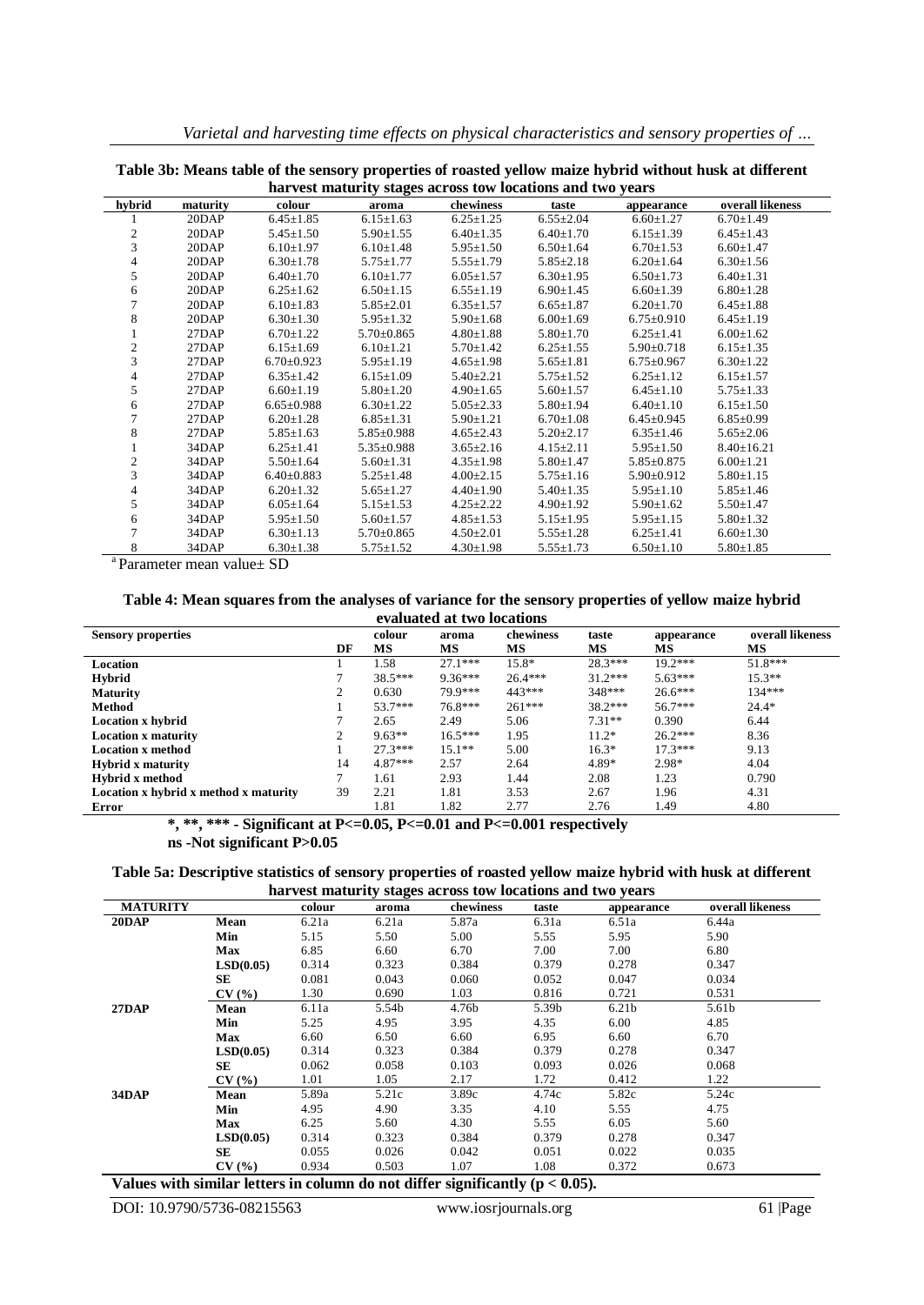|                | harvest maturity stages across tow locations and two years |                 |                 |                  |                  |                  |                  |  |  |  |  |
|----------------|------------------------------------------------------------|-----------------|-----------------|------------------|------------------|------------------|------------------|--|--|--|--|
| hybrid         | maturity                                                   | colour          | aroma           | chewiness        | taste            | appearance       | overall likeness |  |  |  |  |
|                | 20DAP                                                      | $6.70 \pm 1.49$ | $6.60 \pm 1.19$ | $5.95 \pm 1.36$  | $6.55 \pm 1.36$  | $7.00 \pm 0.918$ | $6.80 \pm 1.24$  |  |  |  |  |
| 2              | 20DAP                                                      | $5.15 \pm 1.57$ | $6.30 \pm 1.42$ | $6.70 \pm 0.923$ | $7.00 \pm 0.918$ | $6.20 \pm 1.47$  | $6.60 \pm 1.47$  |  |  |  |  |
| 3              | 20DAP                                                      | $6.85 \pm 1.14$ | $6.55 \pm 1.10$ | $6.05 \pm 1.00$  | $6.20 \pm 1.28$  | $6.80 \pm 1.11$  | $6.60 \pm 0.94$  |  |  |  |  |
| 4              | 20DAP                                                      | $6.40 \pm 1.31$ | $6.10 \pm 1.25$ | $5.85 \pm 1.39$  | $6.15 \pm 1.39$  | $6.70 \pm 1.13$  | $6.30 \pm 1.13$  |  |  |  |  |
| 5              | 20DAP                                                      | $6.70 \pm 1.03$ | $6.20 \pm 1.06$ | $5.95 \pm 1.64$  | $6.20 \pm 1.40$  | $6.80 \pm 1.32$  | $6.55 \pm 1.28$  |  |  |  |  |
| 6              | 20DAP                                                      | $6.65 \pm 1.04$ | $6.35 \pm 1.09$ | $5.00 \pm 1.45$  | $6.40{\pm}0.940$ | $6.45 \pm 0.887$ | $6.45 \pm 1.00$  |  |  |  |  |
| 7              | 20DAP                                                      | $5.55 \pm 1.73$ | $6.10 \pm 1.02$ | $5.95 \pm 1.61$  | $6.45 \pm 1.47$  | $6.15 \pm 1.50$  | $6.30 \pm 1.34$  |  |  |  |  |
| 8              | 20DAP                                                      | $5.70 \pm 1.13$ | $5.50 \pm 1.43$ | $5.50 \pm 1.32$  | $5.55 \pm 1.70$  | $5.95 \pm 1.28$  | $5.90 \pm 1.33$  |  |  |  |  |
|                | 27DAP                                                      | $6.60 \pm 1.27$ | $5.75 \pm 1.07$ | $4.95 \pm 1.85$  | $5.75 \pm 1.71$  | $6.20 \pm 1.47$  | $5.85 \pm 1.46$  |  |  |  |  |
| $\overline{c}$ | 27DAP                                                      | $5.25 \pm 1.77$ | $6.50 \pm 1.40$ | $6.60 \pm 1.39$  | $6.95 \pm 1.05$  | $6.35 \pm 1.23$  | $6.70 \pm 1.13$  |  |  |  |  |
| 3              | 27DAP                                                      | $6.60 \pm 1.39$ | $5.70 \pm 1.30$ | $4.10 \pm 1.94$  | $5.20 \pm 2.04$  | $6.60 \pm 1.31$  | $5.55 \pm 1.67$  |  |  |  |  |
| 4              | 27DAP                                                      | $6.40 \pm 1.79$ | $5.30 \pm 1.87$ | $3.95 \pm 1.99$  | $4.35 \pm 2.37$  | $6.00 \pm 1.69$  | $4.85 \pm 2.30$  |  |  |  |  |
| 5              | 27DAP                                                      | $5.85 \pm 1.57$ | $4.95 \pm 1.88$ | $4.45 \pm 1.99$  | $5.10 \pm 2.02$  | $6.00 \pm 1.52$  | $5.15 \pm 2.06$  |  |  |  |  |
| 6              | 27DAP                                                      | $5.60 \pm 1.88$ | $5.20 \pm 1.82$ | $4.90 \pm 2.20$  | $5.20 \pm 2.07$  | $6.05 \pm 1.39$  | $5.40 \pm 1.93$  |  |  |  |  |
|                | 27DAP                                                      | $6.20 \pm 1.54$ | $5.55 \pm 1.64$ | $4.40 \pm 1.88$  | $5.40 \pm 2.09$  | $6.30\pm0.923$   | $5.65 \pm 1.98$  |  |  |  |  |
| 8              | 27DAP                                                      | $6.35 \pm 1.31$ | $5.40 \pm 1.79$ | $4.70 \pm 1.95$  | $5.20 \pm 2.12$  | $6.20 \pm 1.54$  | $5.70 \pm 2.27$  |  |  |  |  |
|                | 34DAP                                                      | $6.25 \pm 1.80$ | $4.90 \pm 1.83$ | $3.50 \pm 1.99$  | $4.70 \pm 2.00$  | $5.90 \pm 1.52$  | $5.05 \pm 1.82$  |  |  |  |  |
| 2              | 34DAP                                                      | $4.95 \pm 1.64$ | $5.60 \pm 1.57$ | $4.25 \pm 1.97$  | $5.55 \pm 1.47$  | $5.60 \pm 1.39$  | $5.60 \pm 1.19$  |  |  |  |  |
| 3              | 34DAP                                                      | $6.00 \pm 1.21$ | $5.30 \pm 1.56$ | $3.80 \pm 2.07$  | $4.55 \pm 1.96$  | $5.90 \pm 1.12$  | $5.10 \pm 1.41$  |  |  |  |  |
| 4              | 34DAP                                                      | $5.70 \pm 1.45$ | $5.10\pm0.968$  | $3.35 \pm 1.73$  | $4.10 \pm 1.71$  | $5.55 \pm 1.28$  | $4.75 \pm 1.65$  |  |  |  |  |
| 5              | 34DAP                                                      | $5.70 \pm 1.45$ | $5.30 \pm 1.13$ | $3.95 \pm 1.73$  | $4.70 \pm 1.56$  | $5.95 \pm 1.32$  | $5.50 \pm 1.40$  |  |  |  |  |
| 6              | 34DAP                                                      | $6.15 \pm 1.14$ | $5.25 \pm 1.94$ | $3.95 \pm 1.67$  | $4.60 \pm 1.70$  | $5.85 \pm 1.14$  | $5.15 \pm 1.84$  |  |  |  |  |
|                | 34DAP                                                      | $6.20 \pm 1.32$ | $5.15 \pm 1.50$ | $4.30 \pm 2.08$  | $4.95 \pm 1.70$  | $6.05 \pm 1.23$  | $5.45 \pm 1.76$  |  |  |  |  |
| 8              | 34DAP                                                      | $6.20 \pm 1.47$ | $5.05 \pm 1.96$ | $4.05 \pm 2.09$  | $4.80 \pm 2.21$  | $5.75 \pm 1.29$  | $5.35 \pm 1.66$  |  |  |  |  |

**Table 5b: Means table of the sensory properties of roasted yellow maize hybrid with husk at different** 

<sup>a</sup> Parameter mean value± SD

#### **Table 6: Pearson correlation coefficients between physical characteristics and sensory properties of boiled fresh yellow maize hybrids**

|                      | Colour | Aroma       | Cheweness   | <b>Taste</b> | Appearance | <b>Overall Likeness</b> |
|----------------------|--------|-------------|-------------|--------------|------------|-------------------------|
| <b>KernelTD</b>      | 0.303  | $-0.567***$ | $-0.675***$ | $-0.691***$  | $-0.138$   | $-0.628***$             |
| <b>Bulk density</b>  | 0.355  | $-0.532***$ | $-0.601***$ | $-0.673***$  | $-0.035$   | $-0.557***$             |
| Length               | 0.134  | $-0.439**$  | $-0.597***$ | $-0.662***$  | $-0.222$   | $-0.594***$             |
| <b>Breadth</b>       | 0.255  | $-0.515**$  | $-0.705***$ | $-0.732$     | $-0.153$   | $-0.654***$             |
| Depth                | 0.258  | $-0.484**$  | $-0.671***$ | $-0.629***$  | $-0.098$   | $-0.592***$             |
| KSI                  | 0.206  | $-0.496**$  | $-0.678***$ | $-0.715***$  | $-0.186$   | $-0.644***$             |
| <b>Hardness test</b> | 0.252  | $-0.520**$  | $-0.692***$ | $-0.736***$  | $-0.176$   | $-0.643***$             |

**\*, \* \*, \* - Significant at P<=0.001, P<=0.01 and P<=0.05, respectively**

**ns -not significant P>0.05,**

**Kernel TD =kernel true density**

**KSI = kernel size index**

#### **References**

- [1]. **Adeyemi I.A., Commey S.N., Fakorede M.B. and Fajemisin J.M. (1987).** Physical characteristics and starch pasting viscosities of 20 Nigerian maize hybrids. Nigerian Journal of Agronomy, 2(3), 65-69.
- [2]. **Akintunde A.Y. (1987).** Yield potentials, nitrogen use of efficiencies and economics of greencobs production of single, three-way and double cross hybrid maize in south-west Nigeria M.Sc. Thesis, University of Ibadan.
- [3]. **Akinwumi, A.Y. (1970),** Economics of maize production in Oyo division of western Nigeria. M.Sc. Thesis, University of Ibadan.
- [4]. **Arnold J.M., Bauman L.F. and Aycock H.S. (1977).** Interrelations among protein, lysine, oil and certain mineral concentrations and physical kernel characteristics in 2 maize populations. Crop Science 17, 421-425.
- [5]. **Ayinde Taiwo Bintu, Alamu Josiah Fola and Ibrahim U. (2011).** Economic advantage of hybrid maize over open pollinated maize in Giwa local government area of Kaduna state. American Journal of Experimental Agriculture 1(3): 101-109.

[6]. **Bhattacharya K.R, Sowbhagya C.M and indudhara Swamy Y.M (1972).** Some physical properties of paddy and rice and their interrelations. Journal of the Science of Food and Agriculture 23:171-186.

- [7]. **CIMMYT (1988)**. Maize production regions in developing countries. CIMMYT Maize Program, Mexico, D.F, Mexico.
- [8]. **Duvick D.N. (1999).** Proteins granules of maize endosperm cells. Cereal Chemistry 38: 374 385. 1961.
- [9]. **Fajemisin J.M. (1983).** Maize production in the tropics. series of invited lectures. International maize training centre, maize research institute Zenum-Polje, Yugoslavia. IITA, Ibadan, Nigeria.
- [10]. **FAOSTAT (2011).** http://www.faostat.fao.org. Accessed online on September 2012
- [11]. **Hassan Rashid M., Mulugetta Mekuria and Wilfred Mwangi. (2001).** Maize breeding research in eastern and southern Africa: current status and impacts of past investments made by the public and private sectors 1966-1997. Mexico, D.F.: CIMMYT.
- [12]. **Hill L., Paulsen M., Bouzaher A., Patterson, M.Bender, K. and Kirleis A. (1991).** Economist evaluation of quality characteristics in the dry milling of corn. University of Illinois, Urbana.
- [13]. **Ilori M.O. (1989).** Development and assessment of sorghum malt as a beverag0e base in Nigeria. Ph.D, Thesis, University of Ibadan.